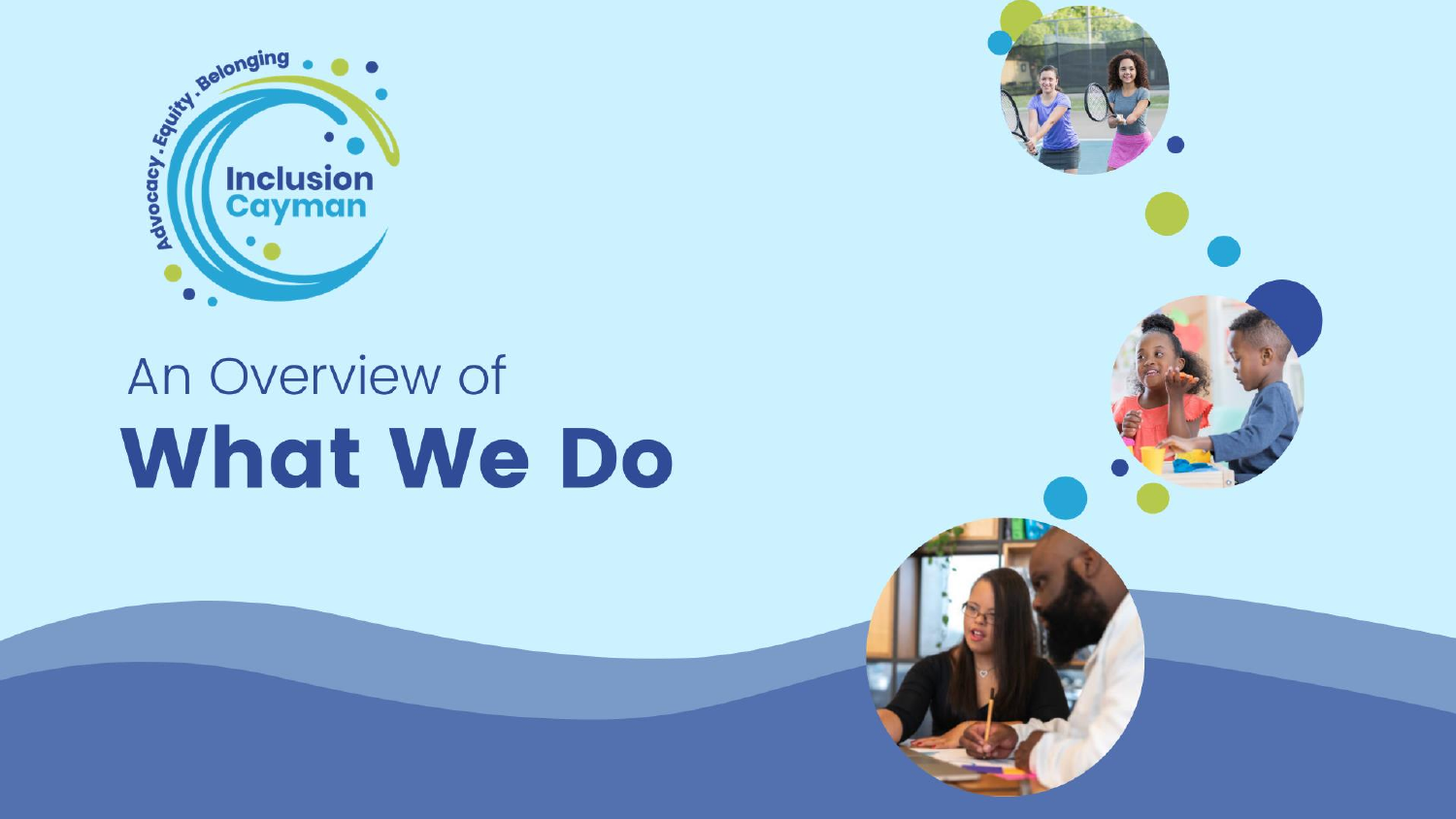## Our Mission

Our mission is to support the community in the commitment to cultivating and upholding values and practices that ensure the equal rights of ALL individuals and families, regardless of ability.







Inclusion is not a place. Inclusion is belonging everywhere. Inclusion is a commitment to valuing all individuals.

@InclusionCayman

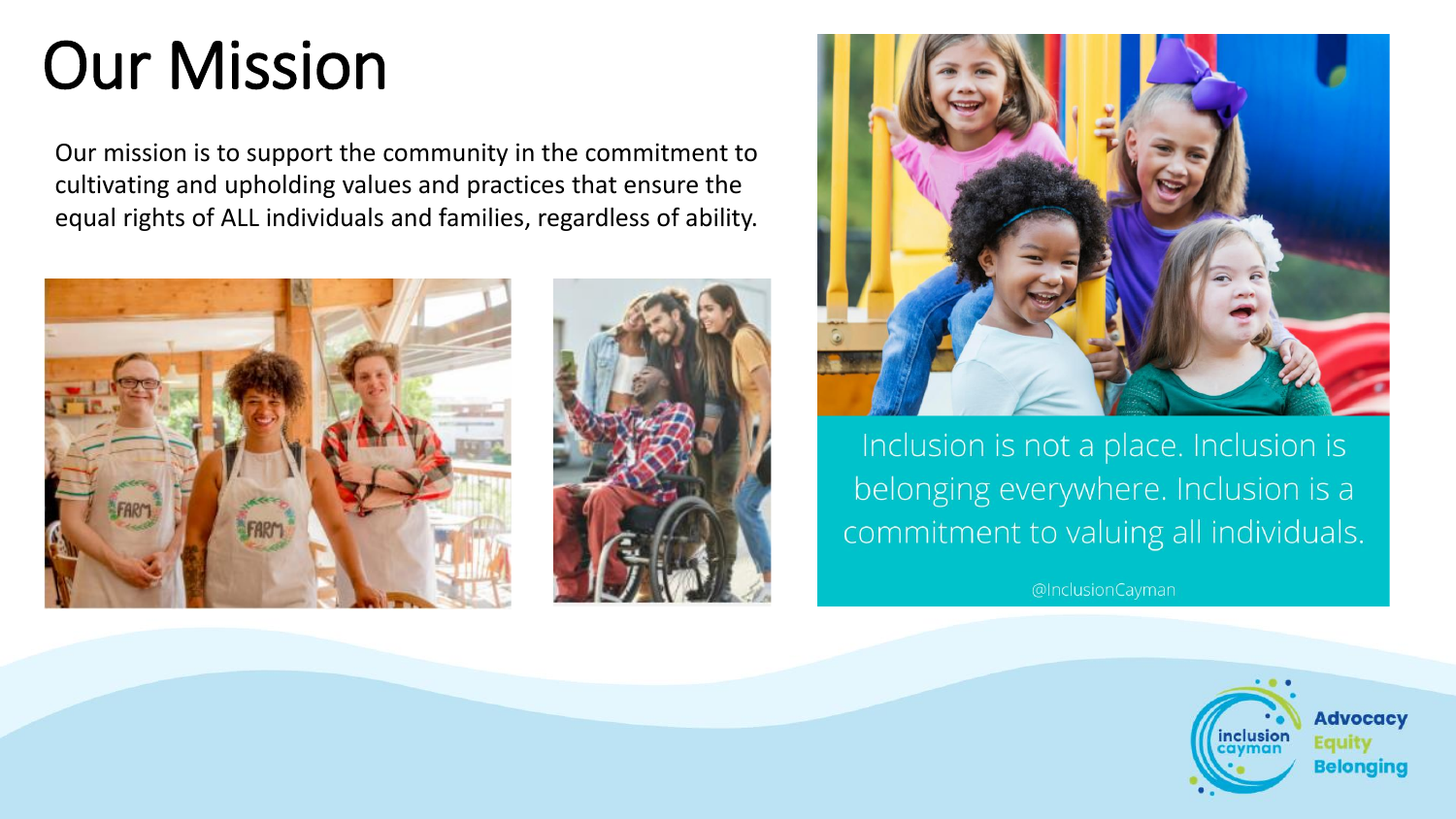### Our 3 Focus Areas





### **EDUCATION RECREATION EMPLOYMENT**

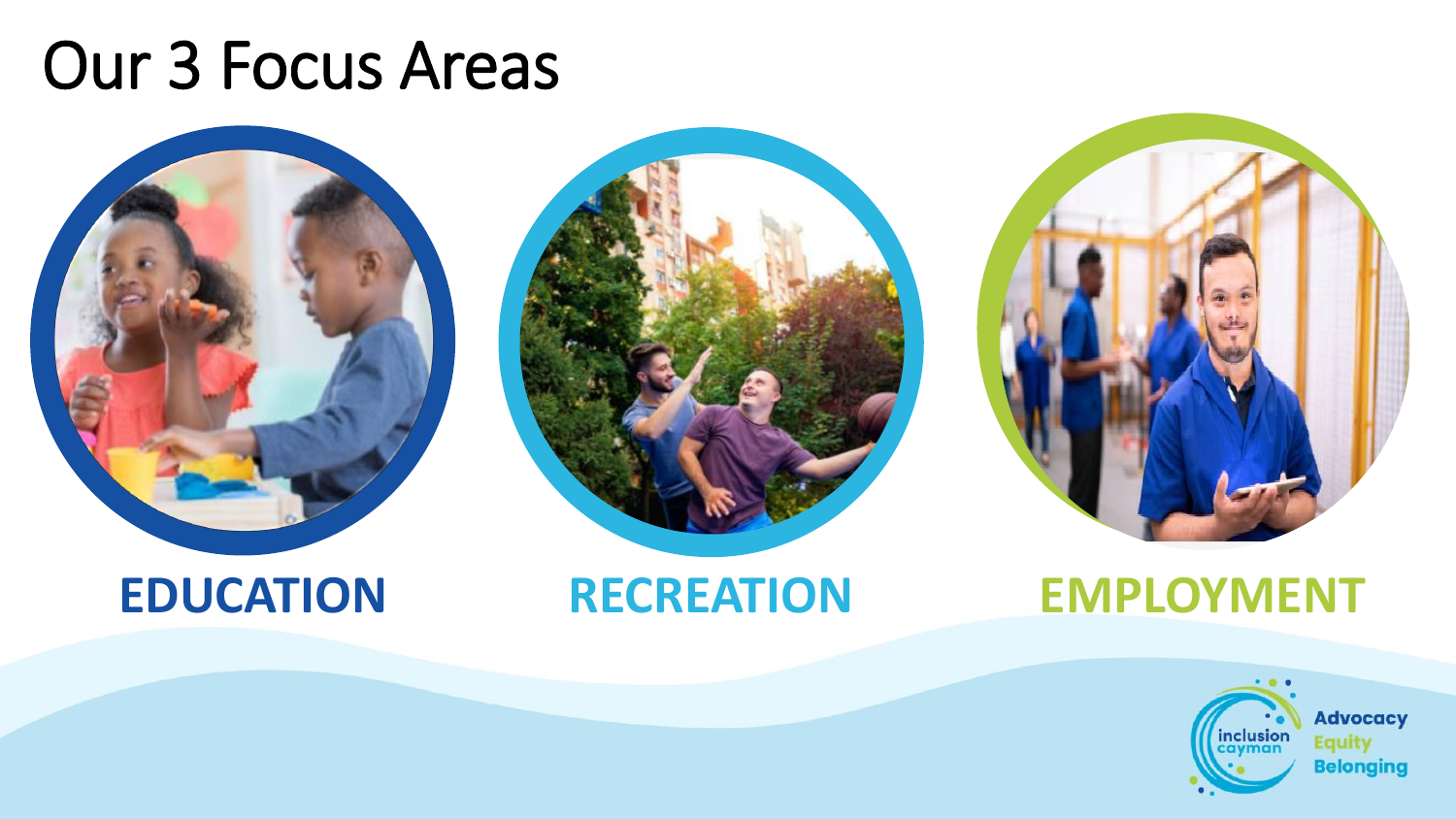# Parent Inclusion Network (PIN)

PIN is a grass-roots initiative run by families who are committed to building welcoming and inclusive communities in the Cayman Islands, and supporting each other to navigate an inclusive life.

By joining PIN, you can be a pivotal voice in determining the action we all need to take to change the exclusion your children currently face, identifying barriers and working together to promote solutions that allow ALL individuals to access an inclusive life.

Current work: Supporting families in their discussions about barriers to inclusion with MLA's in order to dismantle them, and push improved policy creation forward. This can be done in whatever capacity of support a family would like us to provide alongside them.

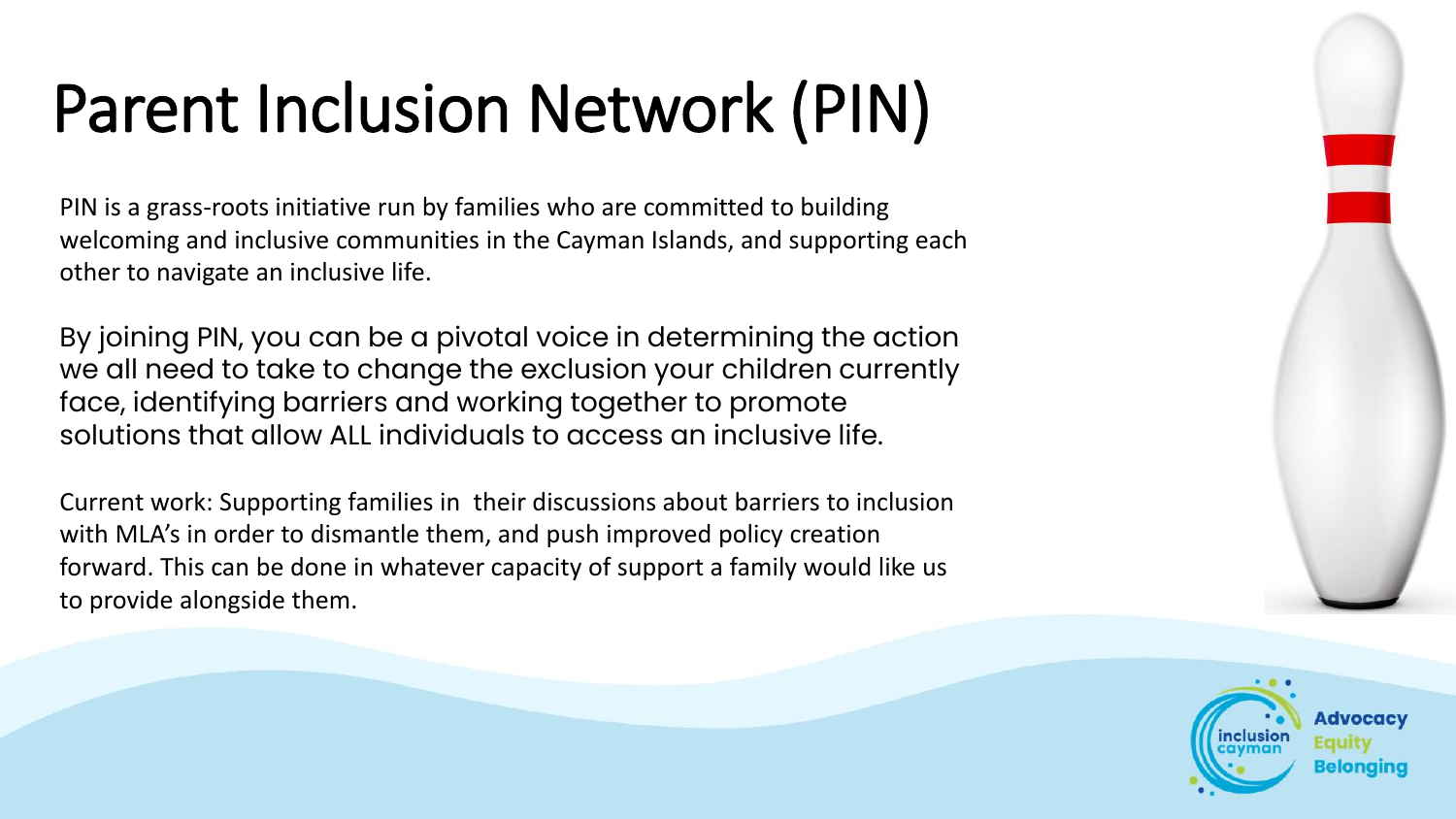# Youth for Inclusion



Comprised of members aged 16-22, the Youth Inclusion program empowers young people with and without disabilities in creating social change throughout their community. By attending workshops and events, this collective is striving to make the Cayman Islands a more inclusive place. These individuals are committed to the cause and share a passion for social change.

To date we've had 21 people attend our monthly meetings. This collective passionate youths is comprised of a diverse mix of Caymanian and expatriate students from both the private and Government school sectors.